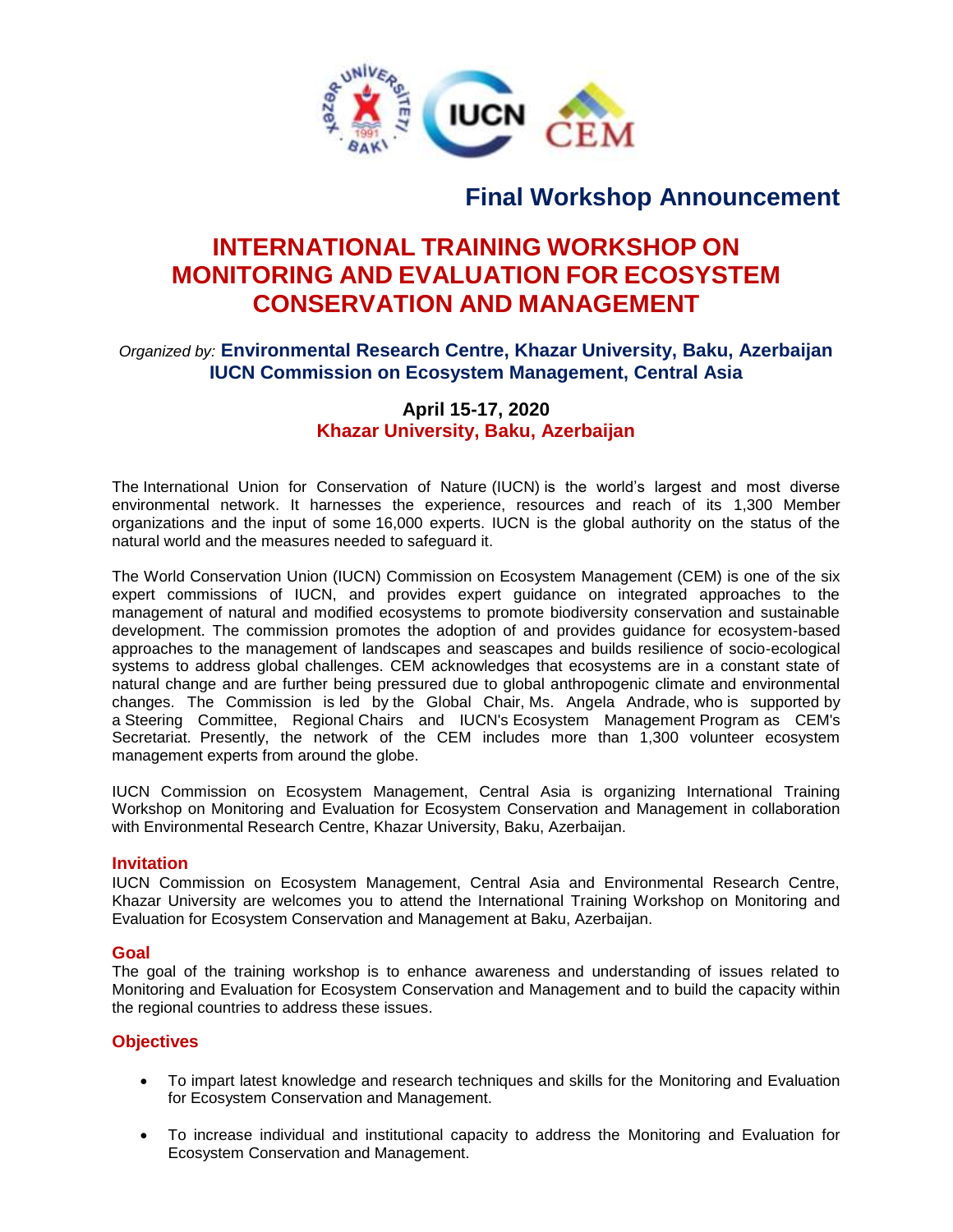- Sharing knowledge and experiences in GIS, mapping techniques, field data collection, data handling, data analysis and interpretation, species composition, range of key species etc.
- To familiarize with international policies and targets for Monitoring and Evaluation for Ecosystem Conservation and Management.

#### **Who should attend/ Targeted participants**

These types of Training Workshops are intended for those individuals who are involved/ interested to start careers in the field of Environmental conservation, wetland conservation, management, Ecosystem conservation and management, management of protected areas/ mangrove areas etc. or are involved research activities on these topics. They may be government officials concerned with wetland management planning, policies and development, protected areas officers, water resource managers, employees of local authorities, university research and teaching staff, NGO representatives involved in the wetlands management/research and graduate students with special subject of Environmental studies, biodiversity, wetland etc.

#### **Eligibility**

B.Sc or equivalent qualification OR Field experience equal to such level / nominated by the Environmental Research Centre, Khazar University, Baku, Azerbaijan.

#### **Workshop Fee**

#### **International Participants**

The registration fee of workshop is US \$ 400/- for international participants which includes administrative fees, workshop materials, and certificate awarding ceremony. The workshop registration Fee does not include international travel, Accommodation and other personal expenses. We accept payment by Western Union ONLY. Paid registration fee cannot be refunded.

#### **Local Participants**

Participants of Azerbaijan registration fee of workshop is 200 AZN pay in Local currency at Environmental Research Centre, Khazar University, Baku.

#### **Accommodation & Travel information**

#### **Accommodation**

The workshop registration fee does not include boarding and lodging.

#### **Visa Requirements**

It is the responsibility of participants to ensure they secure the appropriate visa. After receiving registration fee, all the passport details will be forwarded to the Environmental Research Centre, Khazar University, Baku, Azerbaijan for visa process.

#### **Travel Insurance**

It is the responsibility of workshop participants to ensure that they have appropriate travel insurance.

#### **Cancellation Policy**

The workshop organizers regret that the registration fee will not be refunded for the registrations cancelled after **March 16, 2020 or** for no-shows at the workshop.

#### **Last date for Registration: March 10, 2020**

#### *For registration and information, please contact to:*

#### **Prof. Dr. M. Zaheer Khan, Regional Chair**

IUCN Commission on Ecosystem Management (CEM): Regional Chair's Office, Department of Zoology University of Karachi, Karachi-75270, Pakistan. E-mail: zaheerk2k@yahoo.com www.scspkarachi.org., Cell.: 92 300 285 9842

#### **Prof. Dr. Rovshan K Abbasov**

Environmental Research Centre, Khazar University, 41 Mehseti str. AZ1096, Baku, Azerbaijan, Phone: +994503721834. Email: rabbasov@khazar.org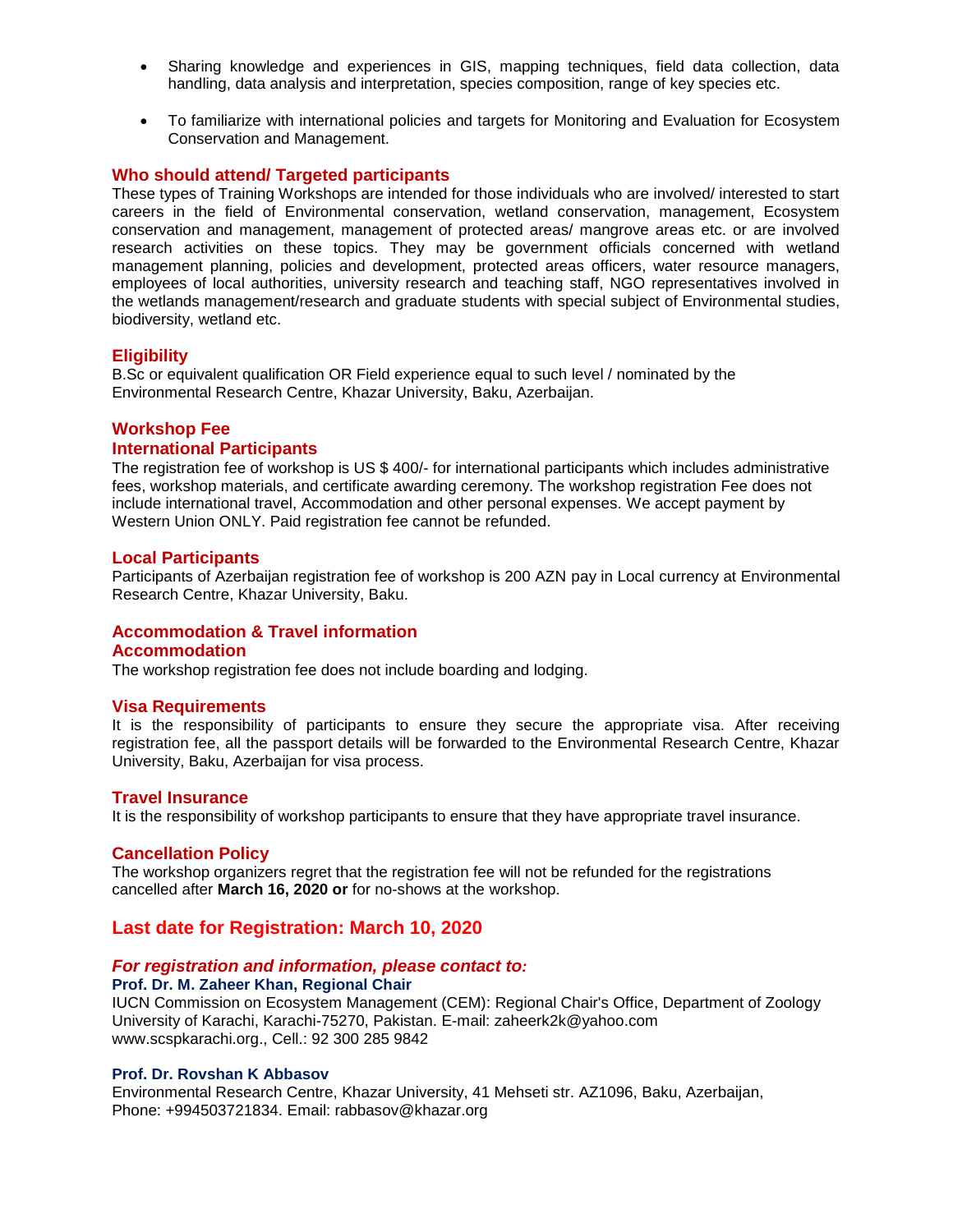## **About Baku**

Geographically, Azerbaijan is dominated by the Caspian Sea forming its eastern border, the Greater Caucasus mountain range to the north, the Lesser Caucasus in the southwest, the Talish Mountains to the south and the extensive flatlands in the centre of the country. About 60 percent of the country consists of mountains and their foothills; the elevation changes over a relatively short distance from lowlands to highlands.

Baku is the capital of Azerbaijan, as well as the largest city on the Caspian Sea land of the Caucasus region. Baku is located 28 metres (92 ft) below [sea level,](https://en.wikipedia.org/wiki/Sea_level) which makes it the lowest lying national capital in the world and also the largest city in the world located below sea level (Wikipedia, 2020).

#### **Biodiversity**

Azerbaijan has 667 species of vertebrates including Mammals 107, Birds 394, Reptiles 54, Amphibians 10 and Fishes 102 Species. Azerbaijan can be divided into the following five broad ecosystem complexes, all of which contribute to the high levels of biodiversity represented in the country: - Forest ecosystems; - Freshwater, wetland and swamp ecosystems; - Grassland and semi-desert ecosystems; - High mountain ecosystems; and - Marine and coastal ecosystems (Azerbaijan 5th National Report submitted to CBD, 2014).

#### **Khazar University**

Khazar University became one of the first private universities in Eastern Europe, the Caucasus and Central Asia and the first in Azerbaijan to introduce Western-style, research-oriented higher education. Khazar University has a long tradition of international cooperation. Globally, the University is actively engaged in collaborative projects and partnerships.



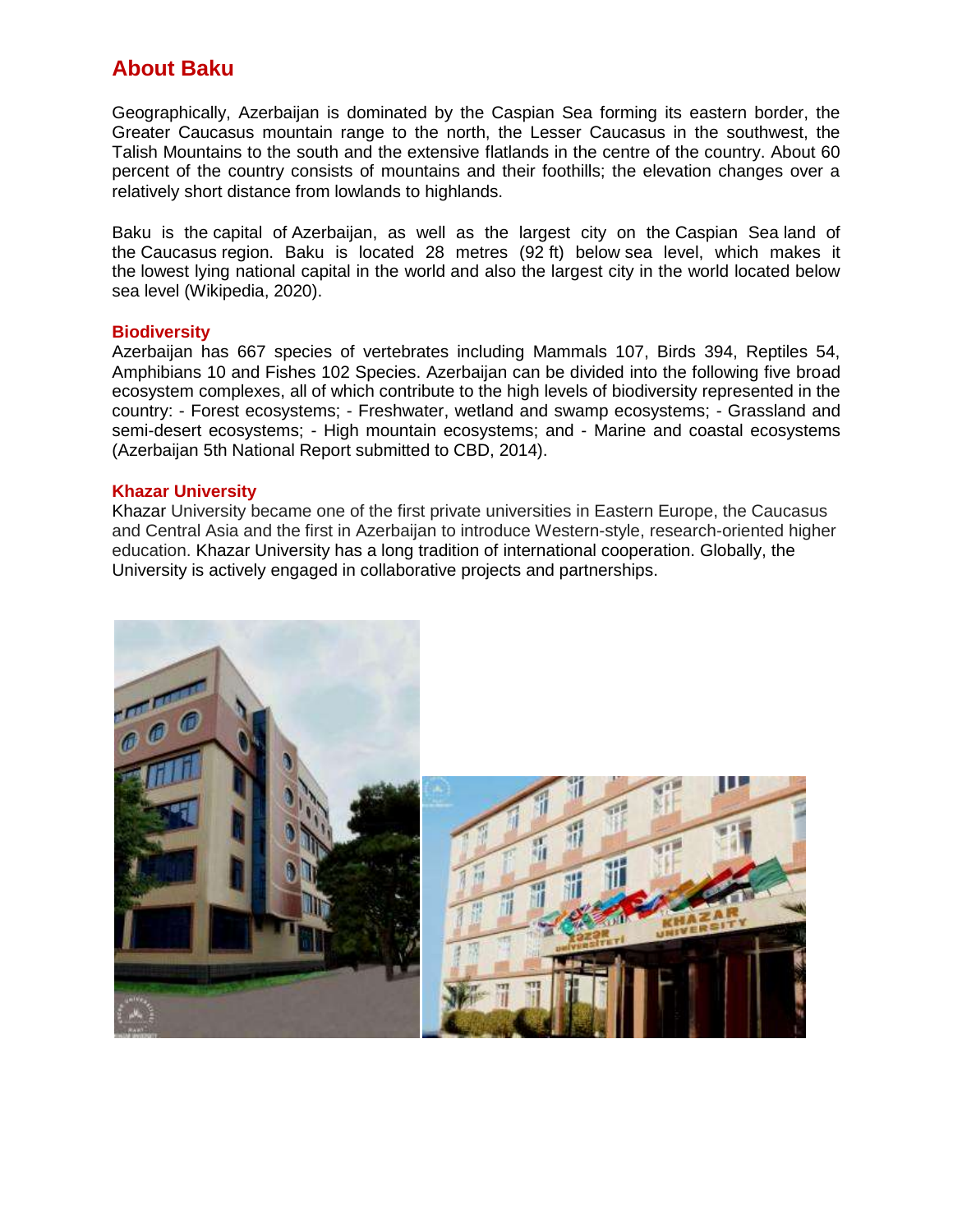#### **Environmental Research Center (ERC, KU)**

In 2007 Environmental Research Center of Khazar University (ERC, KU) was established for basic research in the field of environmental Sciences. The faculty members of ERC, KU has actively conducted research in the field of Environmental Sciences.



## **Baku Attractions**

Baku is beautiful place to visit. It is city where you can enjoy walking in downtown, boulevard enjoy coffee or Azeri tea with local sweets. The city is a blend of old and new architecture, lots of parks to chose from, Food is excellent, people are friendly, and very safe place for international visitors.



Baku. View from the Mountain Park.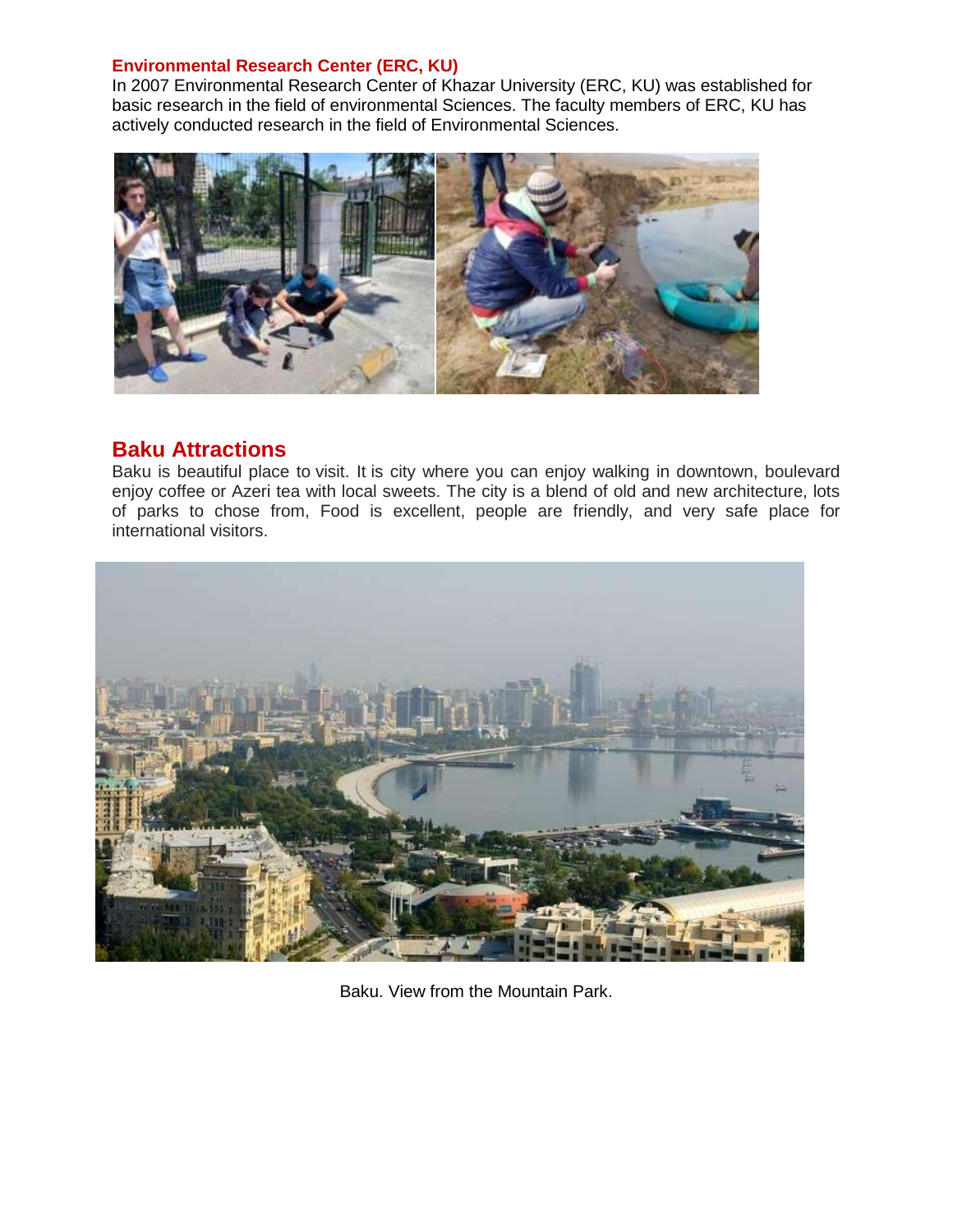

Baku Downtown.



Baku Old City.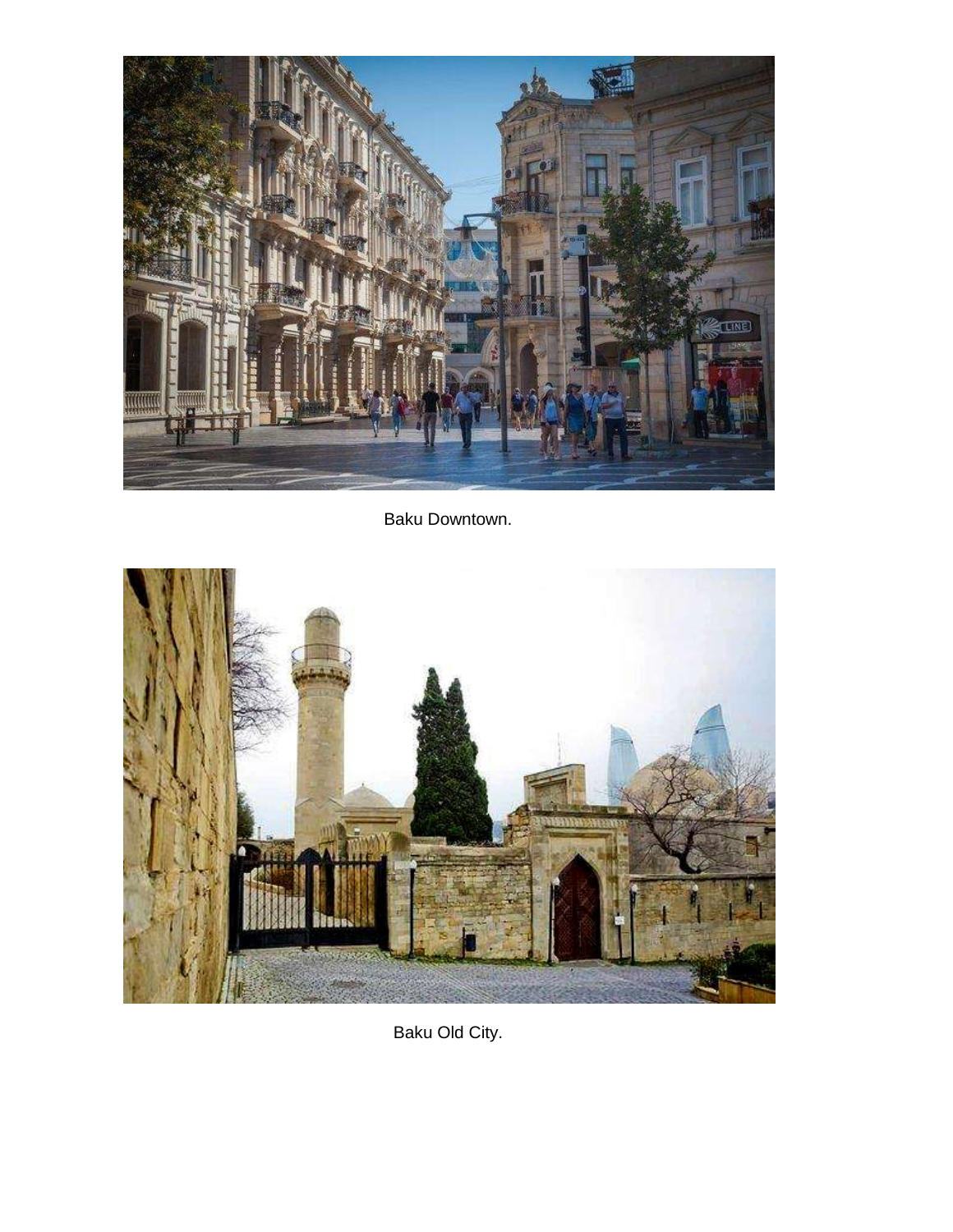# **Some selected CEM West/ Central Asia Workshops Photos.**



Souvenir Distribution to Workshop Resource Persons.



Certificate Distribution Ceremony.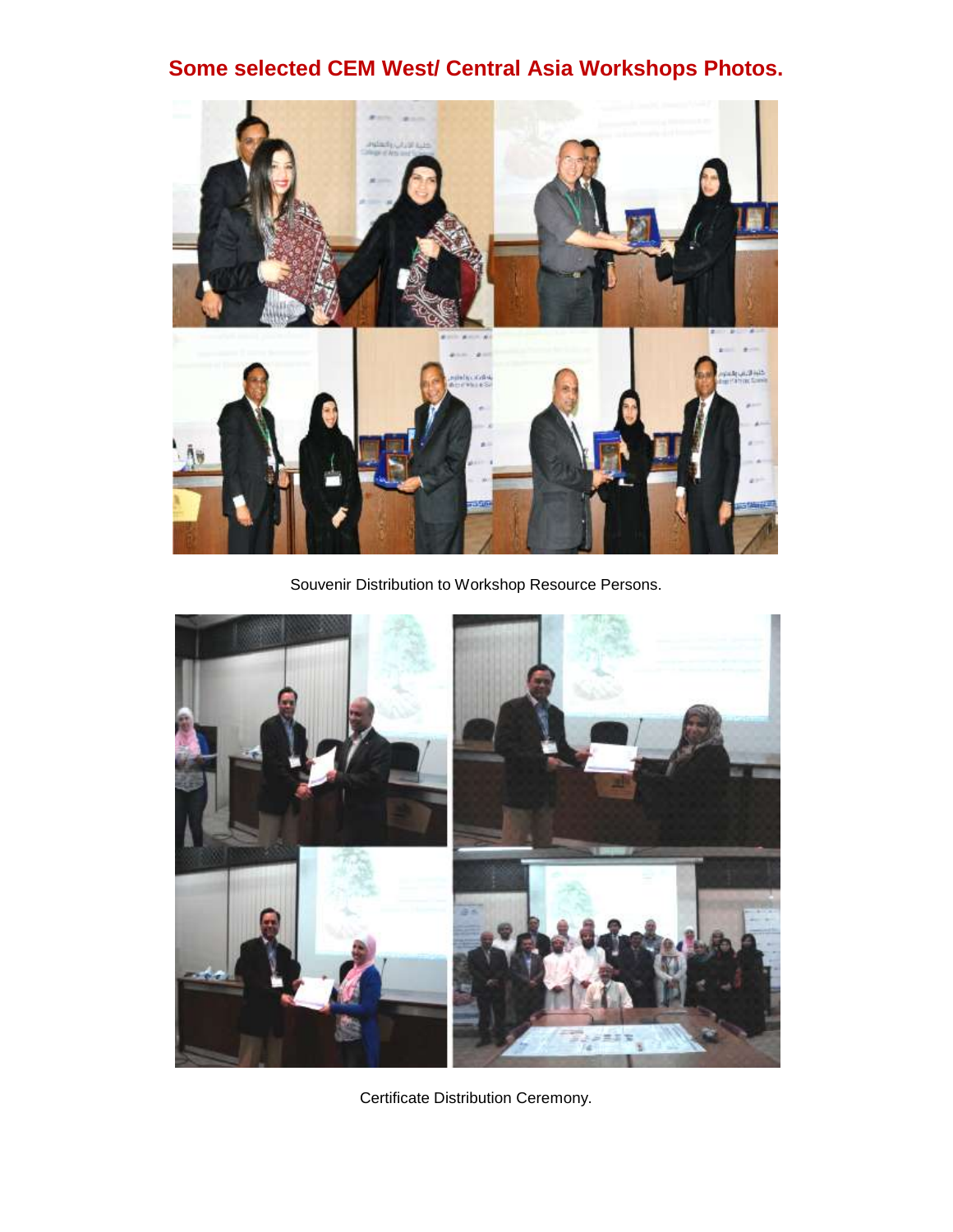

Field work during the Workshop.



Souvenir Presentation to Minister, Dean of Science and Regional Chair CEM.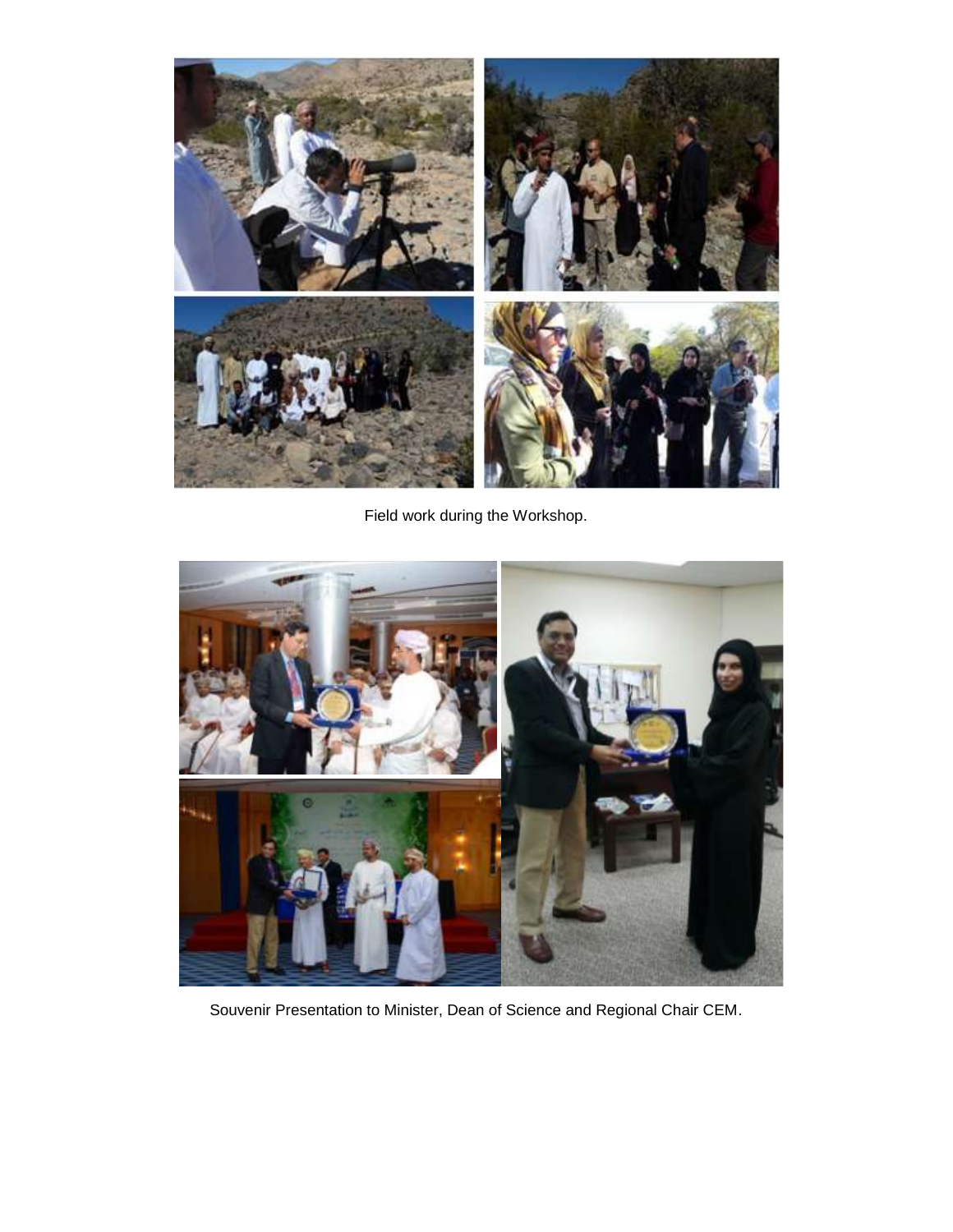

IUCN CEM Regional Activities at Karachi and Kuwait.



IUCN CEM Regional Activities at Karachi and Doha, Qatar.